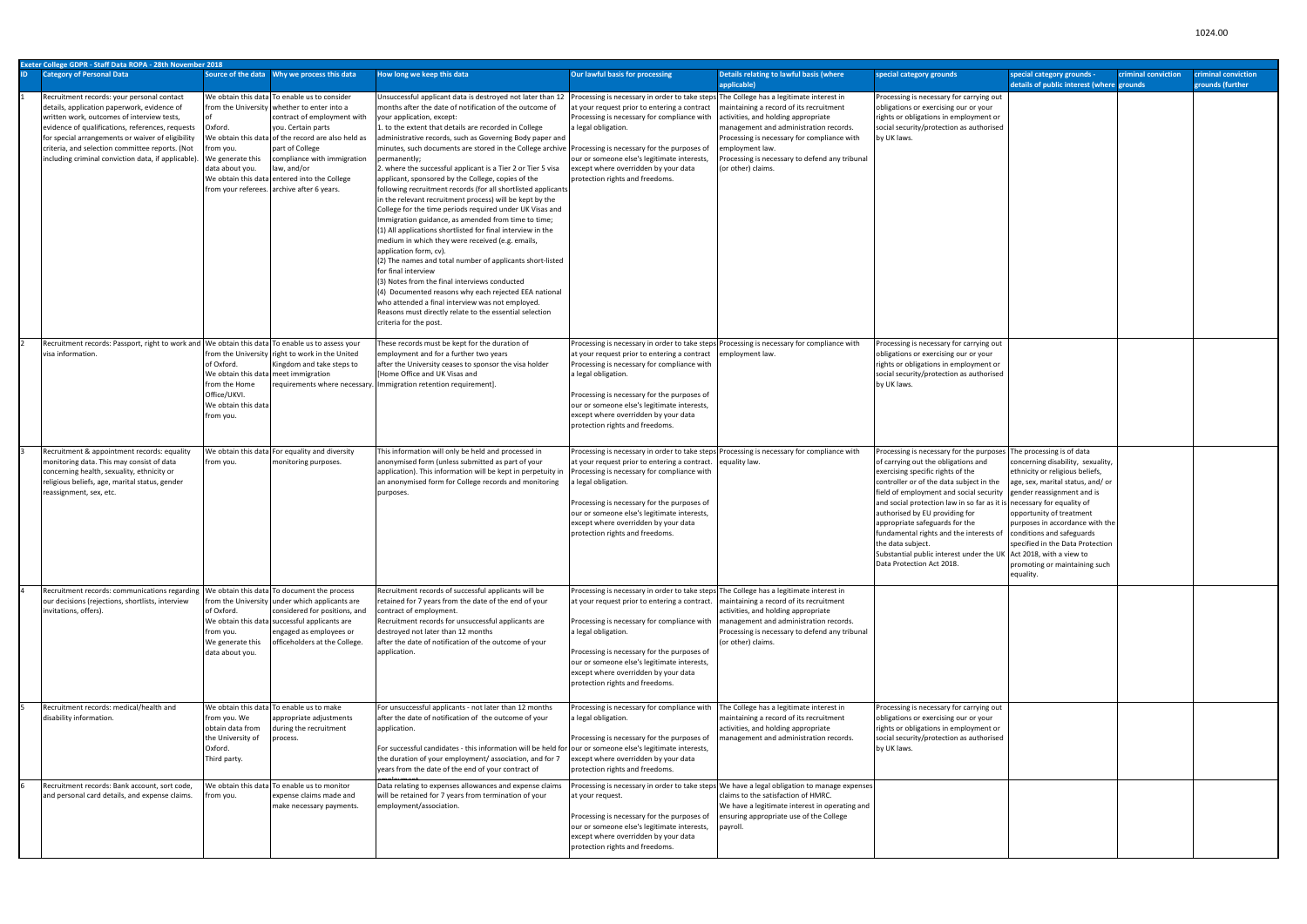|    | Exeter College GDPR - Staff Data ROPA - 28th November 2018                                                                                                                                                    |                                                   |                                                                                                                                   |                                                                                                                                                                                                                                                                                                                                                                                                             |                                                                                                                                                                                                                                                                                                                                                                       |                                                                                                                                                                                |                                                                                                                                                                                        |                                                                                                                                                                                                                                                                                                                                                                                                                                                             |                                                                                  |                                                                                                                                                                                                                                                                                                                                                                                                                                      |
|----|---------------------------------------------------------------------------------------------------------------------------------------------------------------------------------------------------------------|---------------------------------------------------|-----------------------------------------------------------------------------------------------------------------------------------|-------------------------------------------------------------------------------------------------------------------------------------------------------------------------------------------------------------------------------------------------------------------------------------------------------------------------------------------------------------------------------------------------------------|-----------------------------------------------------------------------------------------------------------------------------------------------------------------------------------------------------------------------------------------------------------------------------------------------------------------------------------------------------------------------|--------------------------------------------------------------------------------------------------------------------------------------------------------------------------------|----------------------------------------------------------------------------------------------------------------------------------------------------------------------------------------|-------------------------------------------------------------------------------------------------------------------------------------------------------------------------------------------------------------------------------------------------------------------------------------------------------------------------------------------------------------------------------------------------------------------------------------------------------------|----------------------------------------------------------------------------------|--------------------------------------------------------------------------------------------------------------------------------------------------------------------------------------------------------------------------------------------------------------------------------------------------------------------------------------------------------------------------------------------------------------------------------------|
|    | <b>Category of Personal Data</b>                                                                                                                                                                              |                                                   |                                                                                                                                   | How long we keep this data                                                                                                                                                                                                                                                                                                                                                                                  | Our lawful basis for processing                                                                                                                                                                                                                                                                                                                                       | Details relating to lawful basis (where<br>applicable)                                                                                                                         | special category grounds                                                                                                                                                               | special category grounds -<br>details of public interest (where grounds                                                                                                                                                                                                                                                                                                                                                                                     | criminal conviction                                                              | criminal conviction<br>grounds (further                                                                                                                                                                                                                                                                                                                                                                                              |
|    | Appointment records: criminal conviction and<br>Disclosure and Barring Service information.                                                                                                                   | from you. Third<br>party.                         | We obtain this data As part of the appointment<br>process to assist us in making<br>recruitment decisions.                        | Information relating to criminal convictions collected in<br>the course of the recruitment process will be deleted once at your request prior to entering a contract.<br>the DBS check has yielded a satisfactory or unsatisfactory<br>result.<br>DBS certificate information will be retained as part of your a legal obligation.<br>employment record, for 6 months from the date of your<br>appointment. | Processing is necessary for compliance with<br>Processing is necessary for the purposes of<br>our or someone else's legitimate interests,<br>except where overridden by your data<br>protection rights and freedoms.                                                                                                                                                  | Processing is necessary in order to take steps To the extent that a role will involve working<br>with minors, processing is necessary for<br>compliance with safeguarding law. |                                                                                                                                                                                        |                                                                                                                                                                                                                                                                                                                                                                                                                                                             | a condition in Parts<br>1-2 of Schedule 1 to<br>the Data Protection<br>Act 2018. | The processing meets Processing is necessary<br>for the purpose of<br>performing or exercising<br>obligations or rights<br>imposed or conferred by<br>law in connection with<br>employment, in<br>circumstances where the<br>College has an<br>appropriate policy<br>document in place (e.g.<br>safeguarding).<br>Processing is necessary<br>for the protection of<br>thepublic against<br>dishonesty, unfitness or<br>incompetence. |
|    | Appointment records: role details, negotiations,<br>probation period and contract details (including<br>salary).                                                                                              | of Oxford.<br>We generate this<br>data about you. | We obtain this data To record the terms under<br>from the University which staff and officeholders<br>are engaged by the College. | Appointment records will be retained for 7 years from the   Processing is necessary for performance of<br>date of termination of your employment. This is in order<br>to maintain complete and accurate records of your<br>employment contract.<br>To the extent that it is necessary, such details may be<br>stored in the College archive permanently.                                                    | our contract with you.<br>Processing is necessary for the purposes of<br>our or someone else's legitimate interests,<br>except where overridden by your data<br>protection rights and freedoms.                                                                                                                                                                       | We have a legitimate interest in recording key<br>information about our mutual employment<br>obligations.                                                                      |                                                                                                                                                                                        |                                                                                                                                                                                                                                                                                                                                                                                                                                                             |                                                                                  |                                                                                                                                                                                                                                                                                                                                                                                                                                      |
|    | Appointment records: Equality monitoring data.                                                                                                                                                                | from you.                                         | We obtain this data For equality or monitoring<br>purposes.                                                                       | This information will only be held and processed in<br>anonymised form. This information will be kept<br>permanently in an anonymised form for College records<br>and monitoring purposes.                                                                                                                                                                                                                  | Processing is necessary for performance of<br>our contract with you.<br>Processing is necessary for the purposes of<br>our or someone else's legitimate interests,<br>except where overridden by your data<br>protection rights and freedoms.                                                                                                                         | Processing is necessary for compliance with<br>our obligations under equality law,<br>employment law and laws specific to the<br>higher education sector.                      | Substantial public interest under the UK The processing is of data<br>Data Protection Act 2018.                                                                                        | concerning health, sexuality,<br>ethnicity or religious beliefs and<br>is necessary for equality of<br>opportunity of treatment<br>purposes in accordance with the<br>conditions and safeguards<br>specified in the Data Protection<br>Act 2018, with a view to<br>promoting or maintaining such<br>equality. In relation to College<br>archives, the College has a<br>legitimate interest in holding a<br>record of its equality<br>information over time. | N/A                                                                              |                                                                                                                                                                                                                                                                                                                                                                                                                                      |
| 10 | Appointment records: medical/health and<br>disability information.                                                                                                                                            | from you.                                         | We obtain this data To enable us to make<br>reasonable adjustments on<br>commencement of your<br>employment by the College.       | This information will be held as part of your employment<br>record, and will be retained for 7 years from termination<br>of your employment/association.                                                                                                                                                                                                                                                    | Processing is necessary for compliance with<br>a legal obligation.<br>Processing is necessary for performance of<br>our contract with you.                                                                                                                                                                                                                            | Processing is necessary for compliance with<br>equality law.                                                                                                                   | Processing is necessary for carrying out<br>obligations or exercising our or your<br>rights or obligations in employment or<br>social security/protection as authorised<br>by UK laws. |                                                                                                                                                                                                                                                                                                                                                                                                                                                             | N/A                                                                              |                                                                                                                                                                                                                                                                                                                                                                                                                                      |
| 11 | Employment records: Bank account, sort code,<br>BACS ID, National Insurance number, salary<br>details, payslips, bonus details, student loans, tax Third Party.<br>forms, tax codes and payments information. | from you.                                         | operation of the College<br>payroll and benefits system.                                                                          | We obtain this data Processing is necessary for the PAYE and payroll data will be retained for 5 plus current<br>tax year for the purposes of reporting to HMRC.                                                                                                                                                                                                                                            | Processing is necessary for the performance   We have a legal obligation to report salary<br>of our contract with you.<br>Processing is necessary for compliance with<br>a legal obligation.<br>Processing is necessary for the purposes of<br>our or someone else's legitimate interests,<br>except where overridden by your data<br>protection rights and freedoms. | details to HMRC.<br>We have a legitimate interest in operating and<br>ensuring appropriate use of the College<br>payroll.                                                      |                                                                                                                                                                                        |                                                                                                                                                                                                                                                                                                                                                                                                                                                             |                                                                                  |                                                                                                                                                                                                                                                                                                                                                                                                                                      |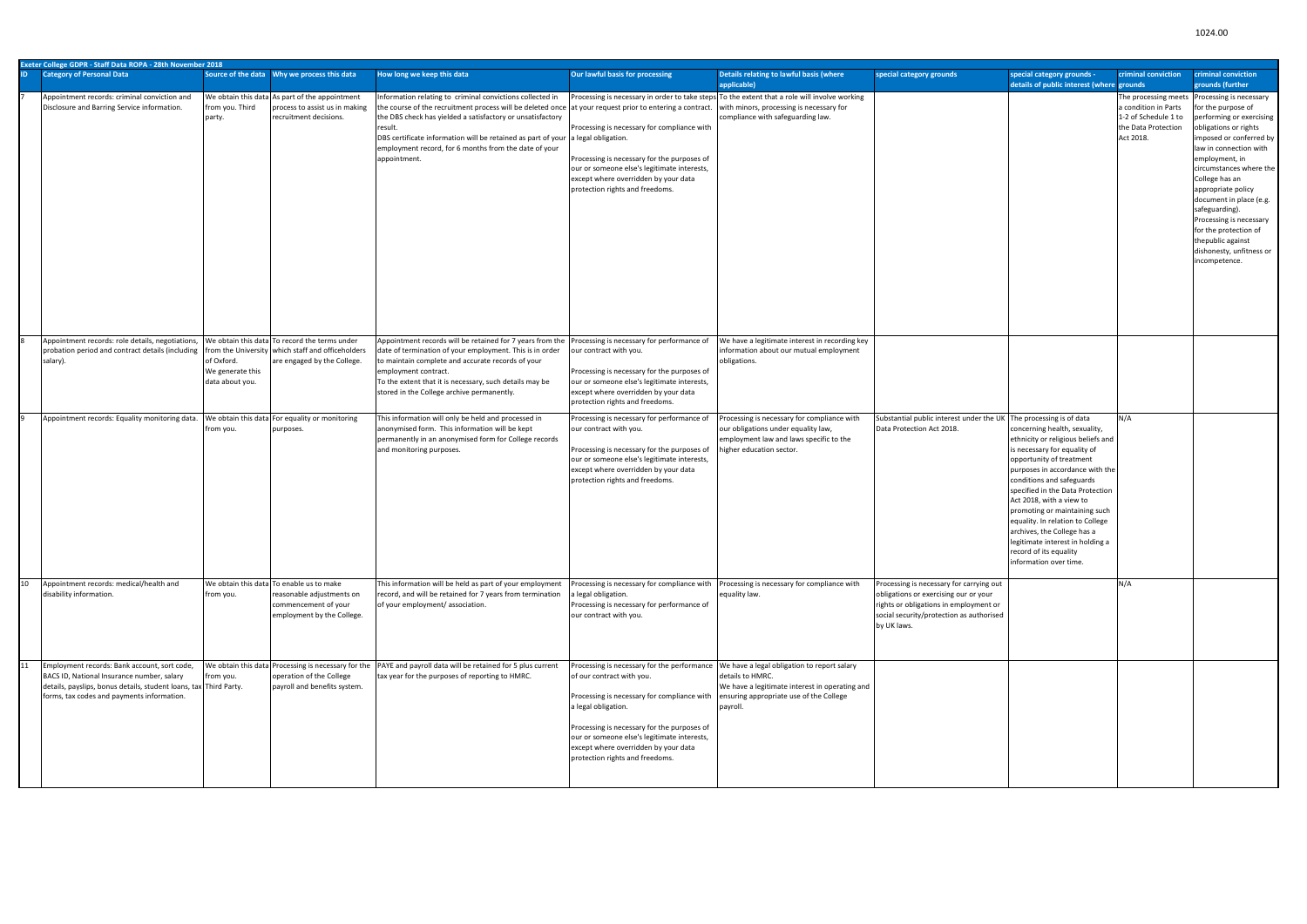|     | Exeter College GDPR - Staff Data ROPA - 28th November 2018                                                                                                                                                                                                                                                                                                                                                                                                                                                                                                                                                                                          |                                                                                                                                       |                                                                                                                                                                                                                                                                                                                                                                                                                                      |                                                                                                                                                                                                                                                                                                                                                                                                                                                                                                       |                                                                                                                                                                                                                                                                                                                         |                                                                                                                                                                                                                                                                                                                                                                                                                             |                                                                                                                                                                                                                                                                                                                                                                  |                                                                                                |                                         |  |  |  |
|-----|-----------------------------------------------------------------------------------------------------------------------------------------------------------------------------------------------------------------------------------------------------------------------------------------------------------------------------------------------------------------------------------------------------------------------------------------------------------------------------------------------------------------------------------------------------------------------------------------------------------------------------------------------------|---------------------------------------------------------------------------------------------------------------------------------------|--------------------------------------------------------------------------------------------------------------------------------------------------------------------------------------------------------------------------------------------------------------------------------------------------------------------------------------------------------------------------------------------------------------------------------------|-------------------------------------------------------------------------------------------------------------------------------------------------------------------------------------------------------------------------------------------------------------------------------------------------------------------------------------------------------------------------------------------------------------------------------------------------------------------------------------------------------|-------------------------------------------------------------------------------------------------------------------------------------------------------------------------------------------------------------------------------------------------------------------------------------------------------------------------|-----------------------------------------------------------------------------------------------------------------------------------------------------------------------------------------------------------------------------------------------------------------------------------------------------------------------------------------------------------------------------------------------------------------------------|------------------------------------------------------------------------------------------------------------------------------------------------------------------------------------------------------------------------------------------------------------------------------------------------------------------------------------------------------------------|------------------------------------------------------------------------------------------------|-----------------------------------------|--|--|--|
| ID. | <b>Category of Personal Data</b>                                                                                                                                                                                                                                                                                                                                                                                                                                                                                                                                                                                                                    |                                                                                                                                       |                                                                                                                                                                                                                                                                                                                                                                                                                                      | How long we keep this data                                                                                                                                                                                                                                                                                                                                                                                                                                                                            | Our lawful basis for processing                                                                                                                                                                                                                                                                                         | Details relating to lawful basis (where<br>applicable)                                                                                                                                                                                                                                                                                                                                                                      | special category grounds                                                                                                                                                                                                                                                                                                                                         | special category grounds -<br>criminal conviction<br>details of public interest (where grounds | criminal conviction<br>grounds (further |  |  |  |
| 12  | Employment records: Bank account, sort code,<br>and personal card details, expense allowances<br>and expense claims.                                                                                                                                                                                                                                                                                                                                                                                                                                                                                                                                | rom you.                                                                                                                              | We obtain this data To enable us to monitor<br>expense claims made and<br>make necessary payments.                                                                                                                                                                                                                                                                                                                                   | Data relating to expenses allowances and expense claims<br>will be retained for 7 years from termination of your<br>employment/association.                                                                                                                                                                                                                                                                                                                                                           | Processing is necessary for the performance<br>of our contract with you.<br>Processing is necessary for compliance with<br>a legal obligation.<br>Processing is necessary for the purposes of<br>our or someone else's legitimate interests,<br>except where overridden by your data<br>protection rights and freedoms. | We have a legal obligation to manage expenses<br>claims to the satisfaction of HMRC.<br>We have a legitimate interest in operating and<br>ensuring appropriate use of the College payroll<br>and expenses systems.                                                                                                                                                                                                          |                                                                                                                                                                                                                                                                                                                                                                  |                                                                                                |                                         |  |  |  |
| 13  | Employment records: Pension membership data   We obtain this data In order to enable your<br>including identification numbers, quotes and<br>projections, terms, opt-in and opt-out notices,<br>benefits and contributions.                                                                                                                                                                                                                                                                                                                                                                                                                         | rom you.<br>We obtain this<br>information from<br>the University of<br>Oxford.<br>We generate this<br>data about you.<br>Third party. | enrolment in to your pension<br>scheme and to make<br>ontributions.                                                                                                                                                                                                                                                                                                                                                                  | Most records relating to your pension will be retained for<br>up to 7 years following the end of your employment. After of our contract with you.<br>that time, only a skeleton record will be held, setting out<br>the name of the provider, the date the employee joined<br>the pension scheme and (where applicable) the date of<br>retirement. It is expected that former staff will be able to<br>obtain all relevant data on their pension from the relevan<br>pension provider, in perpetuity. | Processing is necessary for the performance<br>Processing is necessary for compliance with<br>a legal obligation.<br>Processing is necessary for the purposes of<br>our or someone else's legitimate interests,<br>except where overridden by your data<br>protection rights and freedoms.                              | We have a legal obligation to maintain records<br>of pension contributions.<br>We, and you, have a legitimate interest in<br>being able to request this data from the<br>pensions provider at your request, and<br>discussing it with you, including any<br>implications of adjustments.                                                                                                                                    |                                                                                                                                                                                                                                                                                                                                                                  |                                                                                                |                                         |  |  |  |
| 14  | Employment records: Other data relating to your We obtain this data In order to be able to provide<br>occupational pension scheme, including:<br>(a) death in service benefit nominations;<br>(b) health information about you (as a result of<br>incapacity retirement benefit);<br>(c) information about your spousal or other<br>relationships which might identify your sexuality;<br>(d) absence information, which might allow the<br>reverse engineering of trade union affiliation in<br>(e)<br>the case of strike absences;<br>absence data, which might allow the reverse<br>engineering of marital status, pregnancy/<br>maternity, etc. | from you.<br>We generate this<br>data about you.<br>Third party.                                                                      | required information to your<br>ccupational pension scheme<br>provider.                                                                                                                                                                                                                                                                                                                                                              | Most records relating to your pension will be retained for<br>up to 30 years following the end of your employment.<br>After that time, only a skeleton record will be held, setting<br>out the name of the provider, the date the employee<br>joined the pension scheme and<br>(where applicable) the date of retirement.<br>It is expected that former staff will be able to obtain all<br>relevant data on their pension from the relevant pension<br>provider, in perpetuity.                      | Processing is necessary for the performance<br>of our contract with you.<br>Processing is necessary for compliance with<br>a legal obligation.<br>Processing is necessary for the purposes of<br>our or someone else's legitimate interests,<br>except where overridden by your data<br>protection rights and freedoms. | We have a legal obligation to enable the<br>correct calculation and processing of pension<br>benefits, together with reporting to HMRC.<br>We, and you, have a legitimate interest in<br>being able to provide this information to your<br>occupational pension scheme provider, to<br>enable the provider to operate the pension in<br>accordance with the scheme and your and<br>their respective rights and obligations. | Processing is necessary for carrying out<br>obligations or exercising our or your<br>rights or obligations in employment or<br>social security/protection as authorised<br>by UK laws.<br>Processing is necessary for the<br>assessment of the working capacity of<br>the employee, medical diagnosis, the<br>provision of health or social care or<br>treatment |                                                                                                |                                         |  |  |  |
| 15  | Employment records: Employee and officeholder   We obtain this data   As part of the proper<br>benefits scheme membership details, including<br>(where relevant) but not limited to subscriptions We generate this<br>for childcare vouchers and details of relevant<br>childcare providers used, healthcare interest free Third party.<br>loans, cyclescheme and travel passes.                                                                                                                                                                                                                                                                    | from you.<br>data about you.                                                                                                          | functioning of the employee<br>and office holder benefits<br>system.                                                                                                                                                                                                                                                                                                                                                                 | Your contact details will be retained for a period of 7 years Processing is necessary for the performance<br>from the date of termination of your<br>employment/association.                                                                                                                                                                                                                                                                                                                          | of our contract with you.<br>Processing is necessary for compliance with<br>a legal obligation.<br>Processing is necessary for the purposes of<br>our or someone else's legitimate interests,<br>except where overridden by your data<br>protection rights and freedoms.                                                | We have a legal obligation to enable the<br>correct calculation and processing of pension<br>benefits, together with reporting to HMRC.<br>We, and you, have a legitimate interest in<br>being able to provide this information to your<br>benefits providers, to enable the provider to<br>operate the benefits scheme in accordance<br>with the scheme and your and their respective<br>rights and obligations.           | Processing is necessary for the<br>assessment of the medical history of the<br>employee, prior to issuing terms for<br>medical insurance.                                                                                                                                                                                                                        |                                                                                                |                                         |  |  |  |
| 16  | Contact details of yourself and next of kin (name, We obtain this data In order to be able to contact<br>addresses, telephone numbers, email addresses), from you.<br>as amended from time to time.                                                                                                                                                                                                                                                                                                                                                                                                                                                 |                                                                                                                                       | you in your role as an<br>employee or office holder at<br>the College, and (where<br>applicable) to comply with<br>immigration law. These details<br>will also appear on documents<br>and materials held in the<br>College<br>archive.<br>To enable us to contact<br>appropriate individuals in the<br>event that you are injured,<br>become unwell, or these is<br>other relevant cause for<br>concern regarding your<br>wellbeing. | Your contact details will be retained for a period of 7 years<br>from the date of termination of your<br>employment/association.                                                                                                                                                                                                                                                                                                                                                                      | s Processing is necessary for the performance<br>of our contract with you.<br>Processing is necessary for the purposes of<br>our or someone else's legitimate interests,<br>except where overridden by your data<br>protection rights and freedoms.                                                                     | It is in your, and our, legitimate interests for us<br>to have the means to contact you (or a family<br>member or other designated representative)<br>when necessary in certain situations (e.g.<br>where there is a significant concern for your<br>welfare).                                                                                                                                                              |                                                                                                                                                                                                                                                                                                                                                                  |                                                                                                |                                         |  |  |  |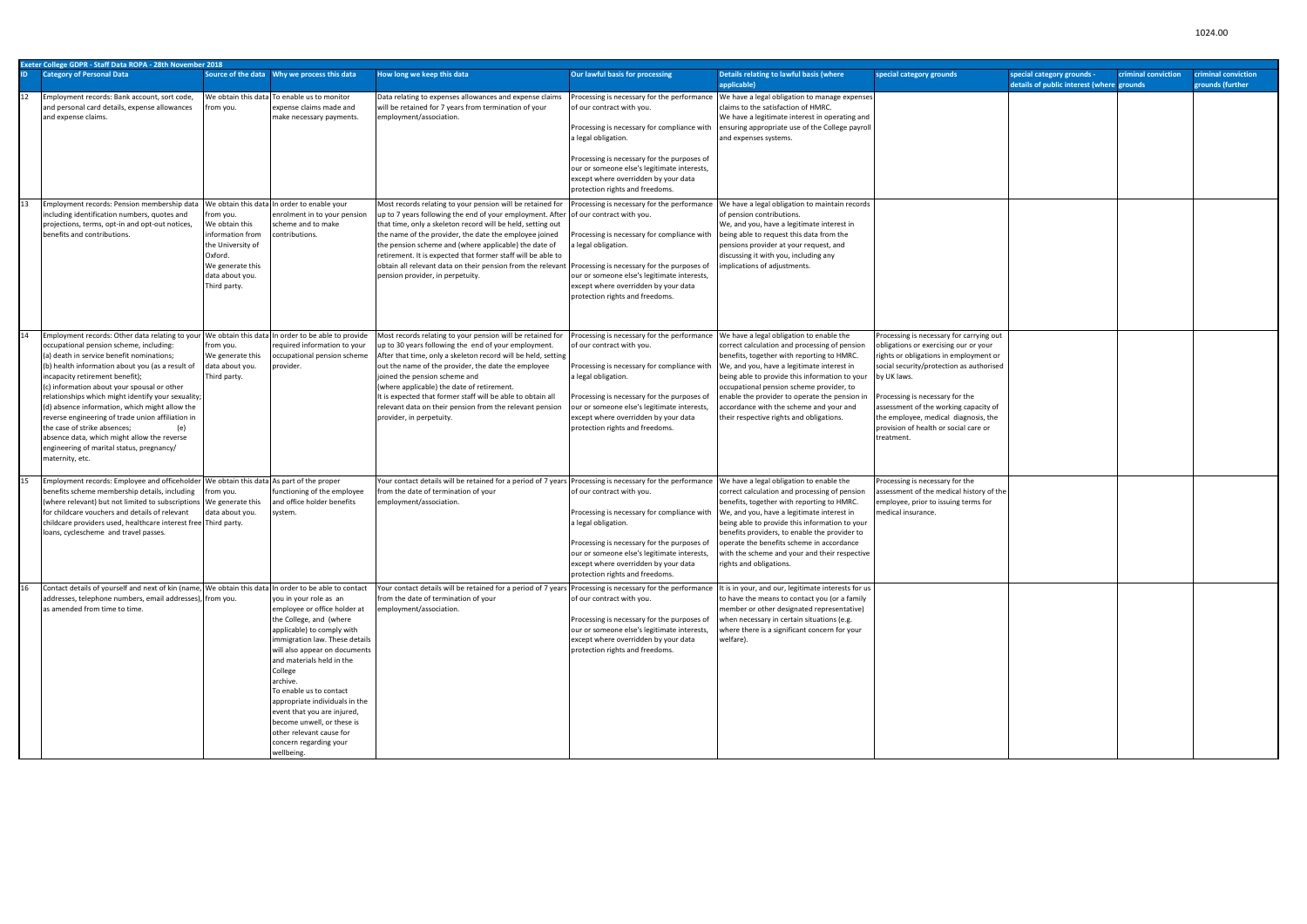| Exeter College GDPR - Staff Data ROPA - 28th November 2018 |                                                                                                                                                                                                                                                                                       |                                                                                                                                       |                                                                                                                                                                                                                                                                                                                                                      |                                                                                                                                                                                                                                                                                                                                                                |                                                                                                                                                                                                                                                                                                                                                                        |                                                                                                                                                                                                                                                                                                                                                 |                                                                                                                                                                                                                                                                                                                                                                   |                                                                                                                                                                                                                                                                                                                                                |                                         |  |
|------------------------------------------------------------|---------------------------------------------------------------------------------------------------------------------------------------------------------------------------------------------------------------------------------------------------------------------------------------|---------------------------------------------------------------------------------------------------------------------------------------|------------------------------------------------------------------------------------------------------------------------------------------------------------------------------------------------------------------------------------------------------------------------------------------------------------------------------------------------------|----------------------------------------------------------------------------------------------------------------------------------------------------------------------------------------------------------------------------------------------------------------------------------------------------------------------------------------------------------------|------------------------------------------------------------------------------------------------------------------------------------------------------------------------------------------------------------------------------------------------------------------------------------------------------------------------------------------------------------------------|-------------------------------------------------------------------------------------------------------------------------------------------------------------------------------------------------------------------------------------------------------------------------------------------------------------------------------------------------|-------------------------------------------------------------------------------------------------------------------------------------------------------------------------------------------------------------------------------------------------------------------------------------------------------------------------------------------------------------------|------------------------------------------------------------------------------------------------------------------------------------------------------------------------------------------------------------------------------------------------------------------------------------------------------------------------------------------------|-----------------------------------------|--|
| ID.                                                        | <b>Category of Personal Data</b>                                                                                                                                                                                                                                                      |                                                                                                                                       |                                                                                                                                                                                                                                                                                                                                                      | How long we keep this data                                                                                                                                                                                                                                                                                                                                     | Our lawful basis for processing                                                                                                                                                                                                                                                                                                                                        | Details relating to lawful basis (where<br>applicable)                                                                                                                                                                                                                                                                                          | special category grounds                                                                                                                                                                                                                                                                                                                                          | special category grounds -<br>criminal conviction<br>details of public interest (where grounds                                                                                                                                                                                                                                                 | criminal conviction<br>grounds (further |  |
| 17                                                         | Employment records: Dietary information.                                                                                                                                                                                                                                              | from you.                                                                                                                             | We obtain this data To ensure that you are<br>provided with foods meeting<br>your personal, religous and/or<br>health requirements.                                                                                                                                                                                                                  | We retain this information for the length of your<br>employment contract, in order to ensure you are<br>provided with foods meeting your personal requirements.<br>This information may be retained for 7 years from the date Processing is necessary for compliance with<br>of termination of your employment/association.                                    | Processing is necessary for the performance<br>of our contract with you.<br>a legal obligation.<br>Processing is necessary for the purposes of<br>our or someone else's legitimate interests,<br>except where overridden by your data<br>protection rights and freedoms.                                                                                               | Processing is necessary for compliance with<br>food safety and food standards law. We, and<br>you, also have a legitimate interest in ensuring<br>that you receive appropriate service on an<br>ongoing basis.<br>We may<br>need to process data in order to defend<br>tribunal (or other) claims.                                              |                                                                                                                                                                                                                                                                                                                                                                   | Where it processes special<br>category data in relation to your<br>dietary requirements, the<br>College does so in pursuit of its<br>compliance with consumer<br>protection, health and safety<br>and equality legislation. It<br>processes the data for the<br>purposes of preventing an<br>unlawful breach of such                           |                                         |  |
| 18                                                         | Employment records: Grievances and related<br>investigations raised with the College and<br>relating to you, including records of any<br>investigation and/or decision that we take, and<br>of any subsequent appeal of resolution.<br>Employment records: Disciplinary or harassment | from you.<br>obtain this<br>information from<br>the University of<br>Oxford.<br>We generate this<br>data about you.<br>Third party.   | We obtain this data As an employer we are<br>We required to make appropriate<br>ecords as part of the handling<br>of grievances and related<br>nvestigations.<br>We obtain this data To investigate, consider and                                                                                                                                    | This data will be retained for a period of 7 years from<br>termination of your employment/association.<br>This data will be retained for a period of 7 years from                                                                                                                                                                                              | Processing is necessary for the performance<br>of our contract with you.<br>Processing is necessary for compliance with<br>a legal obligation.<br>Processing is necessary for the purposes of<br>our or someone else's legitimate interests,<br>except where overridden by your data<br>protection rights and freedoms.<br>Processing is necessary for the performance | Processing of this data is necessary to comply<br>with employment law.<br>We, you, and other parties who are involved,<br>also have a legitimate interest in the proper<br>investigation and handling of relevant<br>complaints, disputes and grievances.<br>Processing of this data is necessary to comply                                     |                                                                                                                                                                                                                                                                                                                                                                   | Where it processes special<br>category data in relation to your<br>personal characteristics, the<br>College does so in pursuit of its<br>compliance with health and<br>safety, equality, and<br>employment legislation. It<br>processes the data for the<br>purposes of preventing an<br>unlawful breach of such<br>Where it processes special |                                         |  |
|                                                            | records: if a disciplinary, harassment or similar<br>complaint is made to the College in relation to<br>you, including records of any investigation and /<br>or decision that we take, dismissal records,<br>settlements, and of any appeals process.                                 | rom you.<br>We obtain this<br>information from<br>the University of<br>Oxford.<br>We generate this<br>data about you.<br>Third party. | each conclusions in<br>relation to employee and office<br>lisciplinary matters.                                                                                                                                                                                                                                                                      | termination of your employment/association.                                                                                                                                                                                                                                                                                                                    | of our contract with you.<br>Processing is necessary for compliance with<br>a legal obligation.<br>Processing is necessary for the purposes of<br>our or someone else's legitimate interests,<br>except where overridden by your data<br>protection rights and freedoms.                                                                                               | with employment law.<br>We, you, and other parties who are involved,<br>also have a legitimate interest in the proper<br>investigation and handling of relevant<br>complaints, disputes and grievances.                                                                                                                                         |                                                                                                                                                                                                                                                                                                                                                                   | category data in relation to your<br>personal characteristics, the<br>College does so in pursuit of its<br>compliance with health and<br>safety, equality, and<br>employment legislation. It<br>processes the data for the<br>purposes of preventing an<br>unlawful breach of such                                                             |                                         |  |
| 20                                                         | Employment records: Sabbatical entitlements,<br>including proposed dates, historical sabbatical<br>periods, plans for the use of sabbatical time and<br>reports on sabbaticals taken                                                                                                  | om you.<br>We generate this<br>data about you.                                                                                        | We obtain this data For the management of your<br>abbatical entitlements, to<br>role during your absence, and<br>as part of your record of<br>employment with the College.<br>To the extent that sabbatical<br>data is discussed in College<br>committee, personal data may<br>also be recorded in the College<br>archive in the meeting<br>minutes. | This data will be retained for a period of 7 years from<br>termination of your employment.<br>ensure sufficient cover for your  If discussions relating to sabbatical entitlements are<br>mentioned during sessions of Governing Body or College<br>Committees, the minutes will be retained in the<br>College archive in perpetuity.                          | Processing is necessary for the performance<br>of our contract with you.<br>Processing is necessary for compliance with<br>a legal obligation.<br>Processing is necessary for the purposes of<br>our or someone else's legitimate interests,<br>except where overridden by your data<br>protection rights and freedoms.                                                | To the extent that our purposes support the<br>provision of teaching within the College,<br>processing is necessary for the performance of<br>a public task.<br>For other purposes, we have a legitimate<br>interest in monitoring and managing the<br>availability of employees and office-holders.                                            |                                                                                                                                                                                                                                                                                                                                                                   |                                                                                                                                                                                                                                                                                                                                                |                                         |  |
| 21                                                         | Employment records: Absence records (including We obtain this data To record, monitor, plan for<br>but not limited to vacation,<br>maternity/paternity/shared parental leave, time   We obtain this data<br>off for dependants, career breaks, etc.)                                  | from you.<br>from the University<br>of Oxford.<br>We generate this<br>data about you.                                                 | and respond to absences.                                                                                                                                                                                                                                                                                                                             | This data will be retained for a period of 7 years from<br>termination of your<br>employment.                                                                                                                                                                                                                                                                  | of our contract with you.<br>Processing is necessary for compliance with<br>a legal obligation.<br>Processing is necessary for the purposes of<br>our or someone else's legitimate interests,<br>except where overridden by your data<br>protection rights and freedoms.                                                                                               | Processing is necessary for the performance Processing of this data is necessary to comply Processing is necessary for carrying out<br>with Employment law and our obligations to<br>HMRC.<br>We, you, and other parties who are involved,<br>also have a legitimate interest in recording<br>absences for monitoring and planning<br>purposes. | obligations or exercising our or your<br>rights or obligations in employment or<br>social security/protection as authorised<br>by UK laws.                                                                                                                                                                                                                        |                                                                                                                                                                                                                                                                                                                                                |                                         |  |
| 22                                                         | Employment records: Sickness records and<br>related documentation, including sickness<br>absence forms, doctor's certificates, employee<br>'Fit' notes, return to Work documentation,<br>medical reports, and records of consequent<br>adjustments.                                   | from you.<br>We generate this<br>data about you.<br>Third party.                                                                      | as an employer in the<br>management of employees<br>suffering ill health, to monitor<br>reasons for absences, to<br>consider relevant Health and<br>Safety issues arising and to<br>assist in scheduling of<br>employee time.                                                                                                                        | We obtain this data To comply with our obligations This data will be retained for a period of 7 years from<br>termination of your employment.<br>Medical records relating to the Control of Asbestos at<br>Work Regulations, Control of Substances Hazardous to<br>Health Regulations or Control of Lead at Work<br>Regulations will be retained for 40 years. | Processing is necessary for the performance<br>of our contract with you.<br>Processing is necessary for compliance with<br>a legal obligation.<br>Processing is necessary for the purposes of<br>our or someone else's legitimate interests,<br>except where overridden by your data<br>protection rights and freedoms.                                                | Processing of this data is necessary to comply<br>with employment and equality law.<br>We, you, and other parties who are involved,<br>also have a legitimate interest in your health<br>issues for absence & workplace planning<br>purposes.                                                                                                   | Processing is necessary for carrying out<br>obligations or exercising our or your<br>rights or obligations in employment or<br>social security/protection as authorised<br>by UK laws.<br>Processing is necessary for the<br>assessment of the working capacity of<br>the employee, medical diagnosis, the<br>provision of health or social care or<br>treatment. |                                                                                                                                                                                                                                                                                                                                                |                                         |  |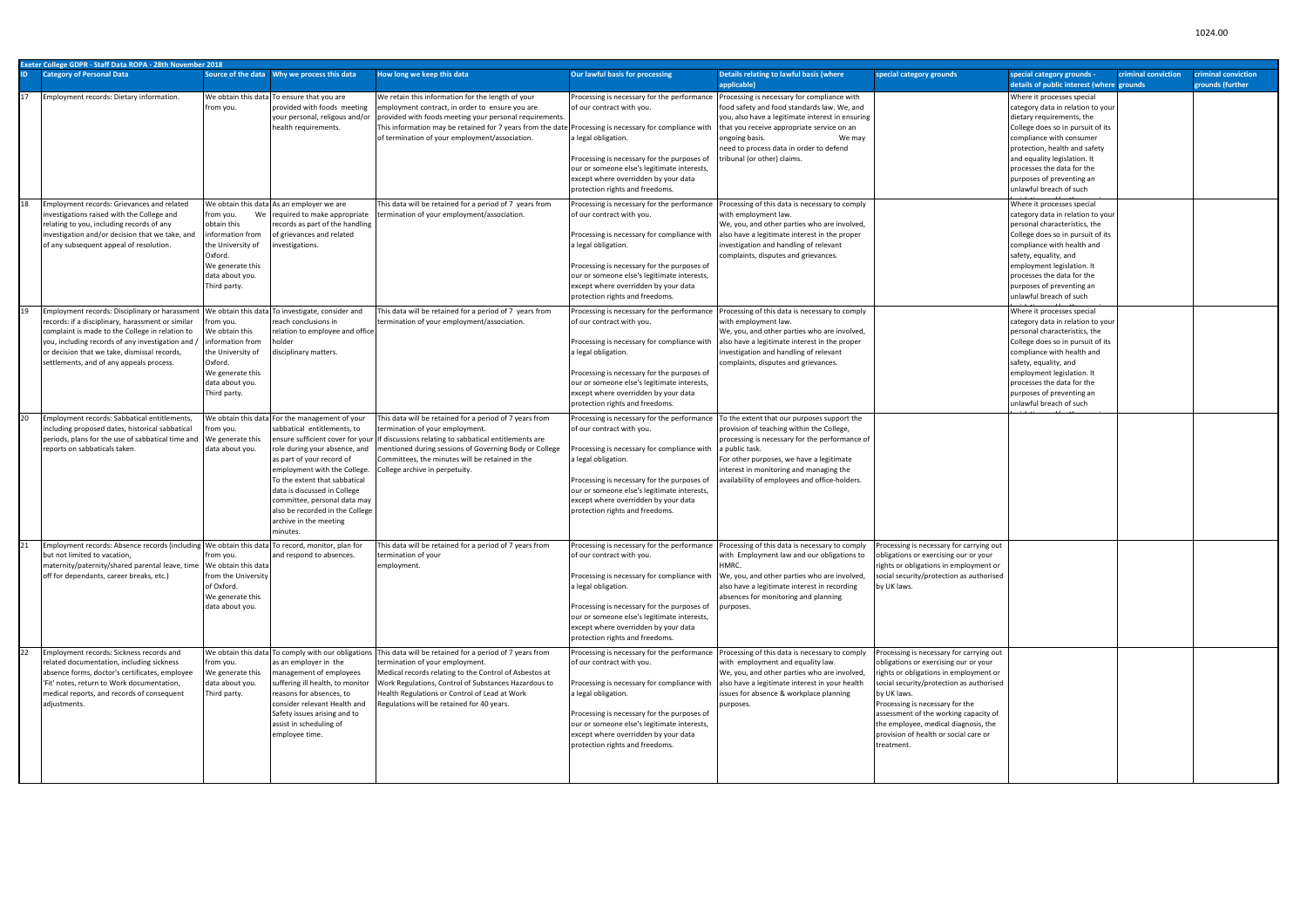|    | Exeter College GDPR - Staff Data ROPA - 28th November 2018                                                                                                                                                                                                                                                                     |                                                                                |                                                                                                                                                                                         |                                                                                                                                                                                                                                                                                          |                                                                                                                                                                                                                                                                                                                         |                                                                                                                                                                                                                                                                                                                                                                                                                                                                                                                   |                                                                                                                                                                                        |                                                                         |                     |                                         |  |  |
|----|--------------------------------------------------------------------------------------------------------------------------------------------------------------------------------------------------------------------------------------------------------------------------------------------------------------------------------|--------------------------------------------------------------------------------|-----------------------------------------------------------------------------------------------------------------------------------------------------------------------------------------|------------------------------------------------------------------------------------------------------------------------------------------------------------------------------------------------------------------------------------------------------------------------------------------|-------------------------------------------------------------------------------------------------------------------------------------------------------------------------------------------------------------------------------------------------------------------------------------------------------------------------|-------------------------------------------------------------------------------------------------------------------------------------------------------------------------------------------------------------------------------------------------------------------------------------------------------------------------------------------------------------------------------------------------------------------------------------------------------------------------------------------------------------------|----------------------------------------------------------------------------------------------------------------------------------------------------------------------------------------|-------------------------------------------------------------------------|---------------------|-----------------------------------------|--|--|
|    | <b>Category of Personal Data</b>                                                                                                                                                                                                                                                                                               |                                                                                |                                                                                                                                                                                         | How long we keep this data                                                                                                                                                                                                                                                               | Our lawful basis for processing                                                                                                                                                                                                                                                                                         | Details relating to lawful basis (where<br>applicable)                                                                                                                                                                                                                                                                                                                                                                                                                                                            | special category grounds                                                                                                                                                               | special category grounds -<br>details of public interest (where grounds | criminal conviction | criminal conviction<br>grounds (further |  |  |
| 23 | Employment records: Conflict of interest<br>declarations.                                                                                                                                                                                                                                                                      | from you.                                                                      | We obtain this data To enable us to identify when<br>your personal or family<br>interests and/or loyalties<br>conflict with those of the<br>College.                                    | hese records will be kept for 7 years from the termination Processing is necessary for the performance<br>of employment. If declarations are mentioned during<br>governing body sessions, the minutes will be retained in<br>the College archive in perpetuity.                          | of our contract with you.<br>Processing is necessary for compliance with<br>a legal obligation.<br>Processing is necessary for the purposes of<br>our or someone else's legitimate interests,<br>except where overridden by your data<br>protection rights and freedoms.                                                | We have a legitimate interest in understanding N/A<br>when your interests may conflict with those of<br>the College, and when you will be unable to<br>contribute to College management and/or<br>decisions. In certain circumstances we may<br>also have a legal obligation to process this<br>data.                                                                                                                                                                                                             |                                                                                                                                                                                        | N/A                                                                     |                     |                                         |  |  |
| 24 | Employment records: Health and Safety<br>Assessments.                                                                                                                                                                                                                                                                          | from you.                                                                      | We obtain this data To enable us to make<br>appropriate adjustments to<br>your working environment and<br>duties to accommodate<br>changes in your physical<br>and/or mental condition. | This data will be retained for 7 years from the date of<br>termination of your employment, unless the assessment<br>relates to the conduct and results of risk assessments of<br>work which exposes employees to asbestos where records<br>of assessments will be retained for 40 years. | Processing is necessary for the performance<br>of our contract with you.<br>Processing is necessary for compliance with<br>a legal obligation.<br>Processing is necessary for the purposes of<br>our or someone else's legitimate interests,<br>except where overridden by your data<br>protection rights and freedoms. | Processing is necessary to comply with Health<br>and Safety law.                                                                                                                                                                                                                                                                                                                                                                                                                                                  | Processing is necessary for carrying out<br>obligations or exercising our or your<br>rights or obligations in employment or<br>social security/protection as authorised<br>by UK laws. | N/A                                                                     |                     |                                         |  |  |
| 25 | Employment records: Staff rotas, flexible and<br>part-time working arrangements, time sheets,<br>casual work claim forms, and attendance<br>records.                                                                                                                                                                           | from you.<br>We generate this<br>data about you.                               | We obtain this data For payroll administration and<br>employee performance<br>monitoring.                                                                                               | This data will be retained for 7 years from the date of<br>termination of your employment.                                                                                                                                                                                               | Processing is necessary for the performance<br>of our contract with you.<br>Processing is necessary for compliance with<br>a legal obligation.                                                                                                                                                                          | Processing is necessary to comply with<br>employment law (e.g. Working Time Directive). obligations or exercising our or your                                                                                                                                                                                                                                                                                                                                                                                     | Processing is necessary for carrying out<br>rights or obligations in employment or<br>social security/protection as authorised<br>by UK laws.                                          | N/A                                                                     |                     |                                         |  |  |
| 26 | Employment records: Probation period records,<br>including dates, duration, feedback and<br>evaluations, and materials relating to any<br>decisions made.                                                                                                                                                                      | of Oxford.<br>We generate this<br>data about you.                              | We obtain this data To manage the probationary<br>from the University period in line with your<br>contract with the College and<br>College procedures.                                  | This data will be retained for 7 years from the date of<br>termination of your employment.                                                                                                                                                                                               | Processing is necessary for performance of<br>our contract with you.                                                                                                                                                                                                                                                    |                                                                                                                                                                                                                                                                                                                                                                                                                                                                                                                   | N/A                                                                                                                                                                                    | N/A                                                                     |                     |                                         |  |  |
| 27 | Employment records: Learning and development We obtain this data As part of an accurate and up<br>records, including your attendance,<br>completions, and certifications.                                                                                                                                                      | from you.<br>We generate this<br>data about you.<br>Third party                | to date record of your<br>employment by the College.                                                                                                                                    | This data will be held for 7 years from the date of<br>termination of your employment.                                                                                                                                                                                                   | Processing is necessary for performance of<br>our contract with you.<br>Processing is necessary for compliance with<br>a legal obligation.<br>Processing is necessary for the purposes of<br>our or someone else's legitimate interests,<br>except where overridden by your data<br>protection rights and freedoms.     | Processing in some instances is necessary to<br>comply with our legal obligations in relation to<br>the mandatory provision of training on specific<br>issues to employees and office holders.<br>We, and you, also have a legitimate interest in<br>our holding an up to date record of your<br>learning and development achievements, for<br>workforce planning and recognition.<br>We also have a legitimate interest in holding<br>this data in the College Archive as part of our<br>record of College life. | N/A                                                                                                                                                                                    | N/A                                                                     |                     |                                         |  |  |
| 28 | Employment records: Promotion and progression We obtain this data For the proper functioning of<br>materials including applications, references and   from the University the promotion application<br>supporting materials, records of deliberations,<br>decision notifications, feedback and awards; long<br>service awards. | of Oxford.<br>from you.<br>We generate this<br>data about you.<br>Third party. | and award process. Relevant<br>personal data may also be<br>We obtain this data placed in the College archives<br>as part of the record of College<br>committee discussions.            | This data will be retained for a period of 7 years from<br>termination of your employment. Data which is of<br>particular public, scientific or historical interest will be<br>retained in perpetuity as part of the College archives.                                                   | Processing is necessary for performance of<br>our contract with you.<br>Processing is necessary for the purposes of<br>our or someone else's legitimate interests,<br>except where overridden by your data<br>protection rights and freedoms.                                                                           | In relation to College archives, the College has N/A<br>a legitimate interest in holding records about<br>employee and office-holder advancement.                                                                                                                                                                                                                                                                                                                                                                 |                                                                                                                                                                                        | N/A                                                                     |                     |                                         |  |  |
| 29 | Employment records: Appraisal information,<br>including objectives, feedback given to and<br>received about you, records of appraisal<br>discussions and Personal Development Plans.                                                                                                                                           | from you<br>Third party                                                        | We obtain this data To monitor, assist in and<br>record your professional<br>development.                                                                                               | These records will be kept for three years from the date<br>that they are superseded by an updated appraisal, or<br>three years following the termination of your employment<br>(whichever is longer).                                                                                   | Processing is necessary for performance of<br>our contract with you.                                                                                                                                                                                                                                                    |                                                                                                                                                                                                                                                                                                                                                                                                                                                                                                                   | Processing is necessary for carrying out<br>obligations or exercising our or your<br>rights or obligations in employment or<br>social security/protection as authorised<br>by UK laws. | N/A                                                                     |                     |                                         |  |  |